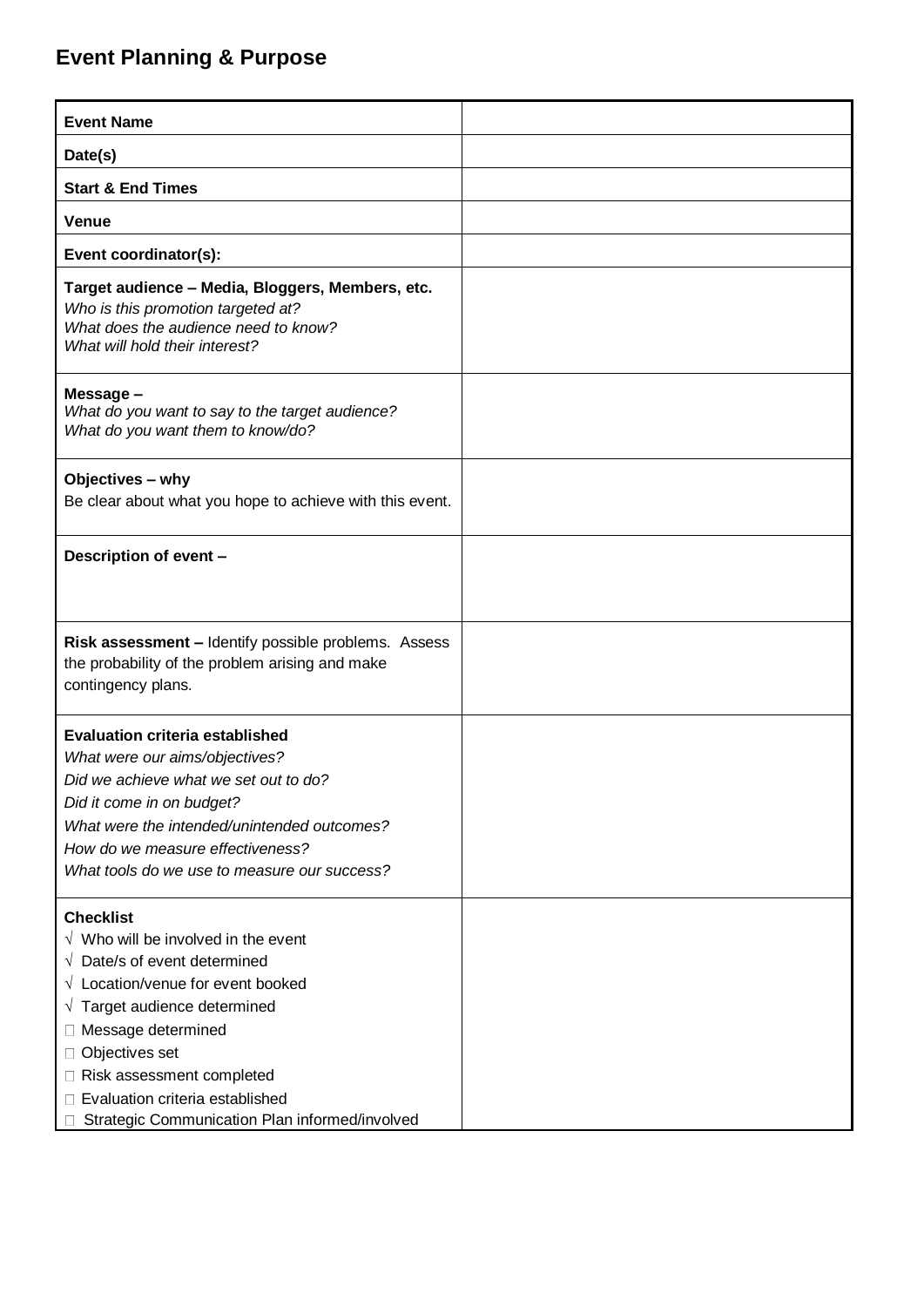## **Early event planning**

|                                                                     | Person      |        | Date to be |
|---------------------------------------------------------------------|-------------|--------|------------|
| Early event planning                                                | responsible | Action | completed  |
|                                                                     |             |        |            |
| <b>Budget</b><br>$\sqrt{\ }$ Source identified--\$                  |             |        |            |
| □ Sponsorship                                                       |             |        |            |
| □ Break even point established                                      |             |        |            |
| □ Have you accounted for the budgeted amount?                       |             |        |            |
|                                                                     |             |        |            |
| <b>Protocol</b>                                                     |             |        |            |
|                                                                     |             |        |            |
| <b>Invitations</b>                                                  |             |        |            |
| □ Mailing list generated/updated                                    |             |        |            |
| □ Invitation composed/emailed to board, legislators, county         |             |        |            |
| leadership, staff                                                   |             |        |            |
| □ Invitation checked                                                |             |        |            |
| $\Box$ Printer                                                      |             |        |            |
| $\Box$ Calligrapher                                                 |             |        |            |
| □ RSVPs (responsible person briefed)                                |             |        |            |
| □ Invitation list compiled                                          |             |        |            |
| □ Names on list and titles/addresses checked for accuracy           |             |        |            |
| □ Special guests/speakers alerted to topic, time, venue             |             |        |            |
| $\Box$ Invitations sent                                             |             |        |            |
| <b>Catering</b>                                                     |             |        |            |
| $\Box$ Cost per head or upfront                                     |             |        |            |
| □ Upmarket or casual                                                |             |        |            |
| □ Beverages                                                         |             |        |            |
| □ Food                                                              |             |        |            |
| □ Cold food                                                         |             |        |            |
| □ Self-service -Buffet reception style                              |             |        |            |
| □ Internal or external catering                                     |             |        |            |
| <b>Power required</b>                                               |             |        |            |
| □ Equipment required                                                |             |        |            |
| □ Tables, tablecloths, cups and saucers                             |             |        |            |
| □ Plates, napkins, knives and forks (disposable/non-<br>disposable) |             |        |            |
| $\Box$ Can the theme of the event be followed through in            |             |        |            |
| catering?                                                           |             |        |            |
| □ Special dietary requirements of guests                            |             |        |            |
| □ Menu                                                              |             |        |            |

|                                                                                                                    | Person      |        | Date to be |
|--------------------------------------------------------------------------------------------------------------------|-------------|--------|------------|
| Early event planning                                                                                               | responsible | Action | completed  |
| Advertising<br>□ Press, radio TV, Facebook, Website, Word of Mouth<br>□ Education News<br>$\Box$ Media release $-$ |             |        |            |
| Talent/Entertainment<br>$\Box$ Book and brief                                                                      |             |        |            |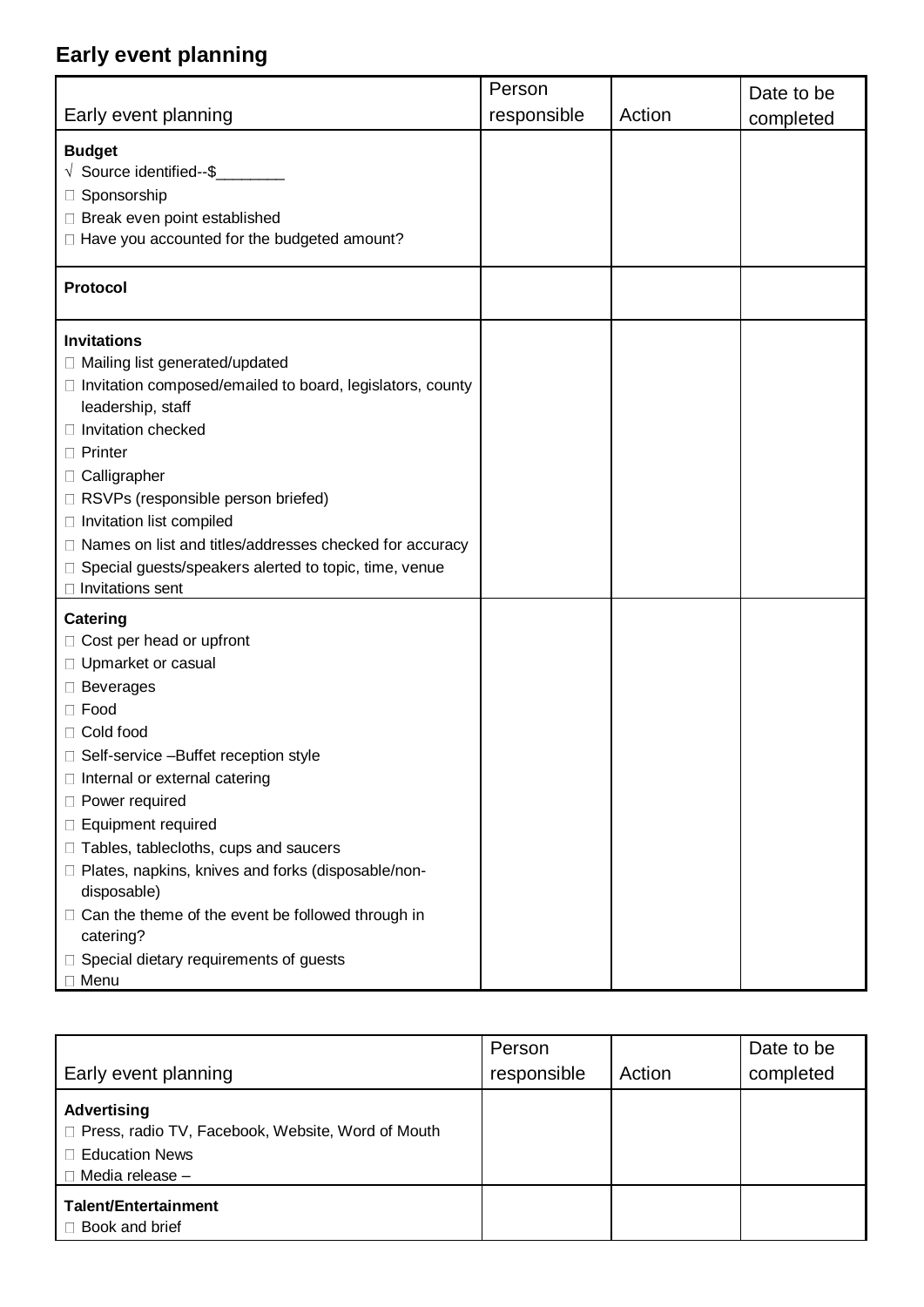|                                                                                                                                                                                                         | Person      |        | Date to be |
|---------------------------------------------------------------------------------------------------------------------------------------------------------------------------------------------------------|-------------|--------|------------|
| Early event planning                                                                                                                                                                                    | responsible | Action | completed  |
| <b>Signage</b><br>□ Posters/Promo Material for Entry<br>$\Box$ Décor (fruit boxes, bales of hay, cow, red carpet, etc.)<br>$\Box$ Stand ups<br>□ Other signage                                          |             |        |            |
| Program/running sheet/speeches                                                                                                                                                                          |             |        |            |
| □ Program finalized<br>□ Running sheet written<br>□ Program/running sheet sent to speakers<br>□ Speakers fully briefed<br>□ Speeches written<br>□ Let caterers know program - when to serve drinks/food |             |        |            |
| Value added for guests                                                                                                                                                                                  |             |        |            |
| Copy of publication, CD-ROM<br>$\Box$ Gifts<br>$\Box$ Programs<br>□ Catalogues<br>□ Special offers/discounts<br>□ Competitions<br>$\Box$ Prizes                                                         |             |        |            |
| <b>Security</b>                                                                                                                                                                                         |             |        |            |
| □ Security alerted<br>□ Occupational health, welfare and safety concerns<br>addressed<br>□ Provision of first aid                                                                                       |             |        |            |
| <b>Audio/visual requirements</b>                                                                                                                                                                        |             |        |            |
| $\Box$ PA system<br>□ Music/house sound patch<br>□ Lapel or handheld microphone<br>$\Box$ Lighting<br>$\Box$ Extra electrical requirements<br>□ Lectern                                                 |             |        |            |
| <b>Staffing</b><br>$\Box$ Extra required<br>□ Staff to meet and greet guests<br>□ Staff assigned responsibilities & trained                                                                             |             |        |            |
| <b>Ambience</b><br>The theme of the event be followed in decor<br>□ Background music                                                                                                                    |             |        |            |